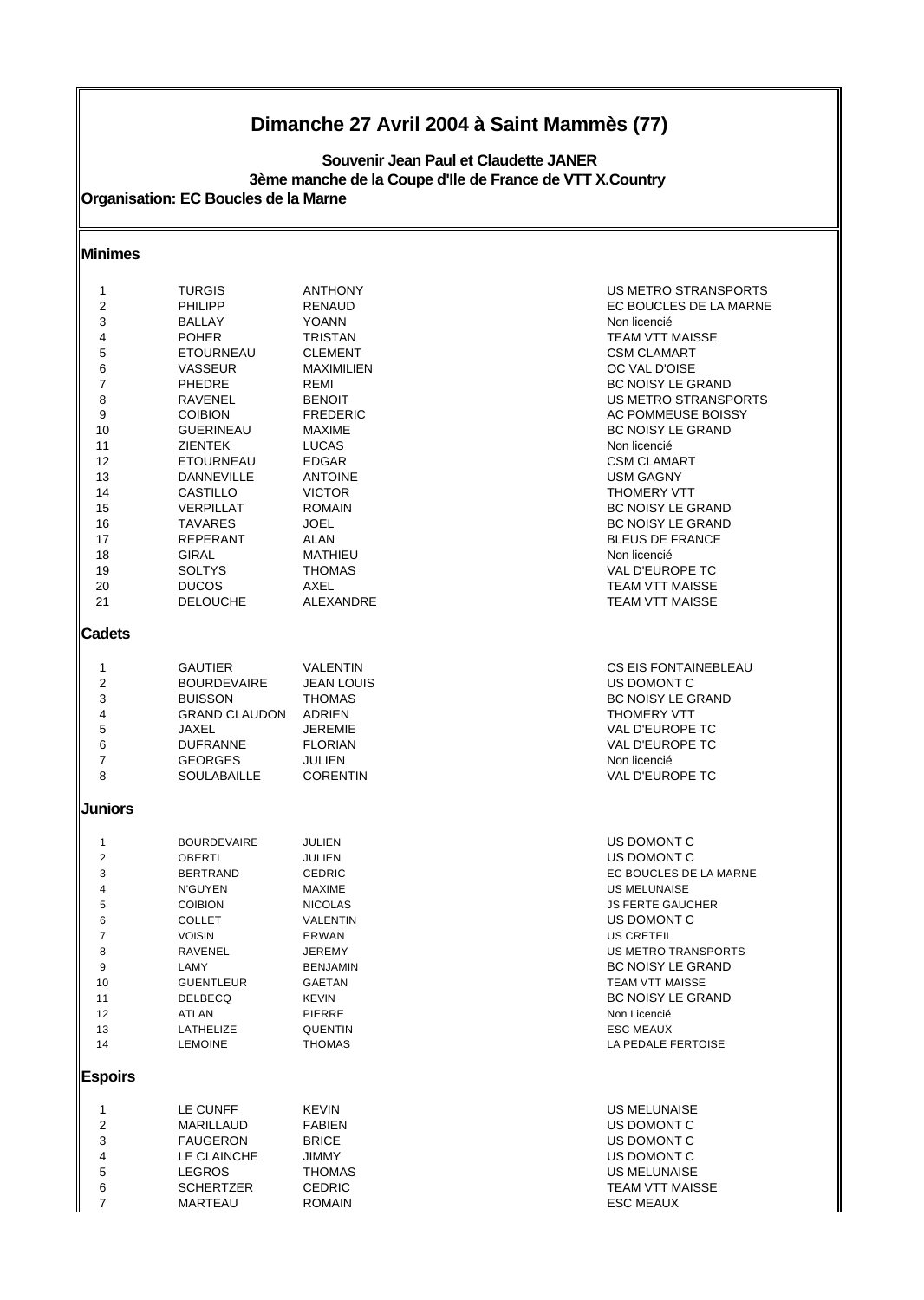| <b>CLUZET</b><br>9<br>MAHEUX JOURET<br>10<br>11<br><b>BALLON</b><br>12 | 8 | <b>DUPONT</b> | ADRIEN        |
|------------------------------------------------------------------------|---|---------------|---------------|
|                                                                        |   |               | <b>GEOFFF</b> |
|                                                                        |   |               | <b>GEOFFF</b> |
|                                                                        |   |               | <b>JEROME</b> |
|                                                                        |   | LARIDAN       | <b>MAXIME</b> |

#### **Seniors**

| 1              | <b>PHILIPPE</b>   | <b>GUILLAUME</b>                   | <b>ARGENTEU</b>    |  |  |
|----------------|-------------------|------------------------------------|--------------------|--|--|
| 2              | <b>CHARTIER</b>   | <b>CEDRIC</b>                      | <b>BLEUS DE</b>    |  |  |
| 3              | DELAMARRE         | <b>CHRISTOPHE</b>                  | <b>BLEUS DE</b>    |  |  |
| 4              | <b>DEHEYN</b>     | <b>BLEUS DE</b><br><b>THIBAULT</b> |                    |  |  |
| 5              | <b>CLOCHEZ</b>    | <b>BLEUS DE</b><br><b>GEOFFREY</b> |                    |  |  |
| 6              | <b>BERAUD</b>     | <b>NICOLAS</b>                     | <b>EC SELLES</b>   |  |  |
| $\overline{7}$ | <b>PRUVOST</b>    | <b>JEROME</b>                      | <b>JS FERTE G</b>  |  |  |
| 8              | CORBEAU           | LAURENT                            | <b>EC MONTGI</b>   |  |  |
| 9              | <b>BERTRAND</b>   | <b>THIERRY</b>                     | <b>JS FERTE G</b>  |  |  |
| 10             | <b>MICHOUT</b>    | <b>ERIC</b>                        | <b>VC GENNEV</b>   |  |  |
| 11             | <b>MATHIEU</b>    | <b>CHRISTOPHE</b>                  |                    |  |  |
| 12             | <b>MALIVOIR</b>   | <b>HERVE</b>                       | <b>US EZANVIL</b>  |  |  |
| 13             | LAMY              | <b>JEAN MARIE</b>                  | THOMERY \          |  |  |
| 14             | <b>BENECH</b>     | <b>DOMINIQUE</b>                   | <b>BC NOISY</b>    |  |  |
| 15             | <b>TIXIER</b>     | <b>SEBASTIEN</b>                   | <b>BLEUS DE</b>    |  |  |
| 16             | CATHENOZ          | <b>THIBAULT</b>                    | <b>BC NOISY</b>    |  |  |
| 17             | LARRIEU           | LAURENT                            | <b>SV PARISIEI</b> |  |  |
| 18             | ATZERT            | <b>ALEXANDRE</b>                   | <b>BC NOISY</b>    |  |  |
| 19             | <b>LAUTERFING</b> | <b>NICOLAS</b>                     | <b>BC NOISY</b>    |  |  |
| 20             | <b>JAMET</b>      | <b>CYRIL</b>                       | <b>US MELUNA</b>   |  |  |
| 21             | <b>FADDA</b>      | <b>JEAN CHRISTOPHE</b>             | <b>TEAM VTT N</b>  |  |  |
| 22             | <b>LEFAUT</b>     | <b>ERWAN</b>                       | <b>US MELUNA</b>   |  |  |
| 23             | LAFERTE           | <b>GERALD</b>                      | <b>EC MONTGI</b>   |  |  |
| 24             | <b>EUZENAT</b>    | <b>GUILLAUME</b>                   | VAL D'EURC         |  |  |
| 25             | <b>DRACK</b>      | <b>SERGE</b>                       | Non licencié       |  |  |
|                |                   |                                    |                    |  |  |

#### **Masters 2**

| 1              | <b>CHABOT</b>   | <b>JEAN FRANCOIS</b>                  | <b>UCM VENEU</b>  |  |  |
|----------------|-----------------|---------------------------------------|-------------------|--|--|
| $\overline{2}$ | <b>PICCIN</b>   | <b>VC GENEVIL</b><br><b>MICHEL</b>    |                   |  |  |
| 3              | <b>BARTLET</b>  | <b>EC BOUCLE</b><br><b>FREDERIC</b>   |                   |  |  |
| $\overline{4}$ | <b>JUPILLAT</b> | <b>BLEUS DE</b><br><b>CHRISTIAN</b>   |                   |  |  |
| 5              | LELOND          | <b>JS FERTE G</b><br><b>OLIVIER</b>   |                   |  |  |
| 6              | CRENEL          | <b>DIDIER</b>                         | <b>EC MORSAN</b>  |  |  |
| 7              | <b>POITEVIN</b> | <b>FRANCIS</b>                        | <b>TEAM VTT M</b> |  |  |
| 8              | <b>PINSARD</b>  | <b>FREDERIC</b>                       | <b>THOMERY V</b>  |  |  |
| 9              | <b>BAILLEUL</b> | <b>MICHEL</b>                         | US METRO 1        |  |  |
| 10             | <b>BEAULT</b>   | <b>EC BOUCLE</b><br><b>PIERRE</b>     |                   |  |  |
| 11             | <b>DELOM</b>    | <b>TEAM VTT M</b><br>PHILIPPE         |                   |  |  |
| 12             | <b>TIXIER</b>   | <b>JEAN LUC</b>                       |                   |  |  |
| 13             | <b>COLLIN</b>   | <b>UCM VENEU</b><br><b>CHRISTOPHE</b> |                   |  |  |
| 14             | <b>MICHAUT</b>  | PHILIPPE                              | <b>JS FERTE G</b> |  |  |
| 15             | <b>MEYER</b>    | RAOUL                                 | <b>EC MONTGE</b>  |  |  |
| 16             | PHILIPP         | <b>JEAN JACQUES</b>                   | <b>CC COULON</b>  |  |  |
| 17             | <b>KNAUSS</b>   | <b>THIERRY</b>                        | <b>THOMERY V</b>  |  |  |
| 18             | <b>DONATI</b>   | <b>JEAN FRANCOIS</b>                  | <b>US RIS ORA</b> |  |  |
| 19             | <b>RINCENT</b>  | <b>JEAN PLILIPPE</b><br>Non licencié  |                   |  |  |
| 20             | PHEDRE          | <b>BC NOISY I</b><br><b>GEORGES</b>   |                   |  |  |
| 21             | <b>NOEL</b>     | <b>FRANCK</b>                         | <b>LES KOYOTI</b> |  |  |
| 22             | <b>AMIOT</b>    | <b>ALAIN</b>                          | <b>ESC MEAUX</b>  |  |  |
| 23             | <b>BIARNE</b>   | <b>ALAIN</b>                          | <b>EC BOUCLE</b>  |  |  |
| 24             | <b>BOULET</b>   | <b>DOMINIQUE</b>                      | <b>AC POMMEL</b>  |  |  |
| 25             | <b>CASTILLO</b> | <b>FREDERIC</b>                       | Non licencié      |  |  |
|                |                 |                                       |                   |  |  |

#### **Dames Juniors et Seniors**

| 1  | <b>BERTRAND</b> |
|----|-----------------|
| 2  | RAVENFI         |
| 3  | THEVENARD       |
| 4  | LEGROS          |
| 5  | <b>KNAUSS</b>   |
| ิค | <b>MICHOUT</b>  |

**VC FONTAINEBLEAU AVON** PRAY EXAMPLE GEOFFRAY Non licencié **10 MAHEUX 10 MAHEUX JOURNAL SEE AND TEAM VTT MAISSE** 11 BALLON JUS MELUNAISE EC MONTGERON VIGNEUX

> ARGENTEUIL VAL DE SEINE C 95 BLEUS DE FRANCE BLEUS DE FRANCE BLEUS DE FRANCE BLEUS DE FRANCE EC SELLES ST AIGNAN NOYERS (Orl). **JS FERTE GAUCHER** EC MONTGERON VIGNUEUX **JS FERTE GAUCHER VC GENNEVILLOIS** TEAM VTT MAISSE US EZANVILLE ECOUEN THOMERY VTT BC NOISY LE GRAND BLEUS DE FRANCE BC NOISY LE GRAND SV PARISIENNE BC NOISY LE GRAND BC NOISY LE GRAND US MELUNAISE PHE **TEAM VTT MAISSE** US MELUNAISE EC MONTGERON VIGNUEUX VAL D'EUROPE TEAM CYCLISTE

**1 COIS 1 CHABOT 1 CHABOT JEAN FRANCOIS** UCM VENEUX LES SABLONS **VC GENEVILLOIS** EC BOUCLES DE LA MARNE BLEUS DE FRANCE 5 LELOND OLIVIER JS FERTE GAUCHER EC MORSANG SUR ORGE **TEAM VTT MAISSE** THOMERY VTT **US METRO TRANSPORTS** EC BOUCLES DE LA MARNE TEAM VTT MAISSE **BLEUS DE FRANCE** 13 COLLIN CHARGE UCM VENEUX LES SABLONS **JS FERTE GAUCHER FC MONTGERON VIGNEUX 16 PHILIPP JEAN AND CONSUMIERS** CC COULOMMIERS THOMERY VTT **18 DONATI COIS** US RIS ORANGIS BC NOISY LE GRAND **LES KOYOTES** EC BOUCLES DE LA MARNE AC POMMEUSE BOISSY

SANDRINE Junior Junior EC BOUCLES DE LA MARNE CLAUDIA Senior Senior US METRO TRANSPORTS JUSTINE Junior Junior EC BOUCLES DE LA MARNE ANGELINE Senior Senior US MELUNAISE SABINE Senior Senior THOMERY VTT CELINE Senior Senior VC GENEVILLOIS